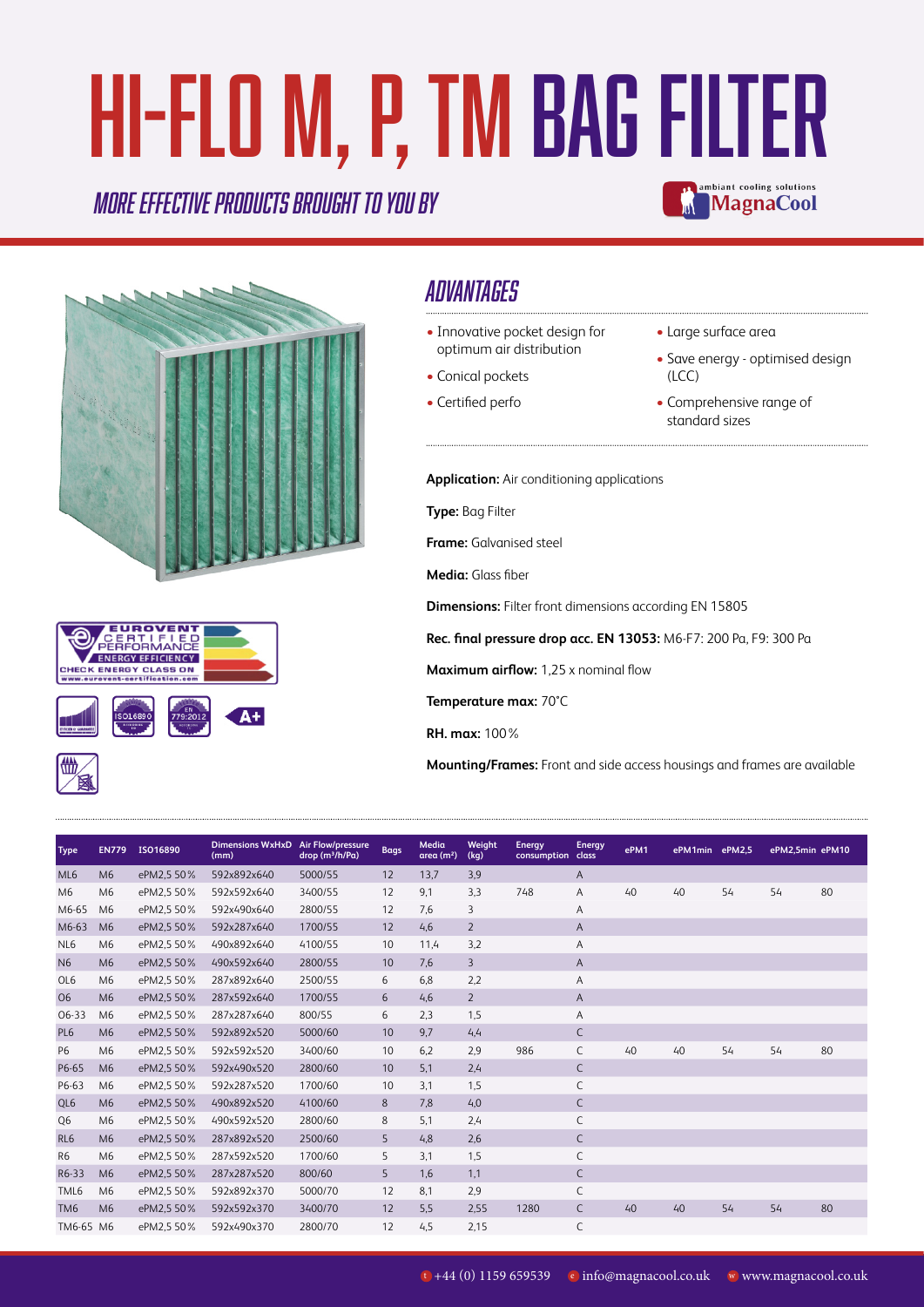## MORE EFFECTIVE PRODUCTS BROUGHT TO YOU BY



| Type              | <b>EN779</b>   | ISO16890             | Dimensions WxHxD Air Flow/pressure<br>(mm) | drop (m <sup>3</sup> /h/Pa) | <b>Bags</b> | Media<br>area (m <sup>2</sup> ) | Weight<br>(kg) | <b>Energy</b><br>consumption class | <b>Energy</b> | ePM1 | ePM1min ePM2,5 |    | ePM2,5min ePM10 |    |
|-------------------|----------------|----------------------|--------------------------------------------|-----------------------------|-------------|---------------------------------|----------------|------------------------------------|---------------|------|----------------|----|-----------------|----|
| TM6-63 M6         |                | ePM2,5 50%           | 592x287x370                                | 1700/70                     | 12          | 2,7                             | 1,4            |                                    | С             |      |                |    |                 |    |
| TNL6              | M6             | ePM2,5 50%           | 490x892x370                                | 4100/70                     | 10          | 6,8                             | 2,6            |                                    | С             |      |                |    |                 |    |
| TN <sub>6</sub>   | M <sub>6</sub> | ePM2,5 50%           | 490x592x370                                | 2800/70                     | 10          | 4,5                             | 2,15           |                                    | C             |      |                |    |                 |    |
| TOL <sub>6</sub>  | M <sub>6</sub> | ePM2,5 50%           | 287x892x370                                | 2500/70                     | 6           | 4                               | 1,4            |                                    | С             |      |                |    |                 |    |
| T <sub>O</sub> 6  | M <sub>6</sub> | ePM2,5 50%           | 287x592x370                                | 1700/70                     | 6           | 2,7                             | 1,4            |                                    | C             |      |                |    |                 |    |
| TO6-33 M6         |                | ePM2,5 50%           | 287x287x370                                | 800/70                      | 6           | 1,3                             | 0,8            |                                    | С             |      |                |    |                 |    |
| ML7               | F7             | ePM1 70%             | 592x892x640                                | 5000/85                     | 12          | 13,7                            | 3              |                                    | Α             |      |                |    |                 |    |
| ML7 ES F7         |                | ePM1 60%             | 592x892x640                                | 5000/60                     | 12          | 13,7                            | 3              |                                    | A+            |      |                |    |                 |    |
| M7                | F7             | ePM1 70%             | 592x592x640                                | 3400/85                     | 12          | 9,1                             | 3,3            | 1099                               | Α             | 71   | 71             | 80 | 80              | 94 |
| M7ES              | F7             | ePM1 60%             | 592x592x640                                | 3400/60                     | 12          | 9,1                             | 3,3            | 838                                | A+            | 62   | 62             | 71 | 71              | 90 |
| M7-65             | F7             | ePM1 70%             | 592x490x640                                | 2800/85                     | 12          | 7,6                             | 3              |                                    | A             |      |                |    |                 |    |
| M7-65             | F7             | ePM1 60%             | 592x490x640                                | 2800/60                     | 12          | 7,6                             | 3              |                                    | A+            |      |                |    |                 |    |
| M7-63             | F7             | ePM1 70%             | 592x287x640                                | 1700/85                     | 12          | 4,6                             | 2              |                                    | Α             |      |                |    |                 |    |
| M7-63             | F7             | ePM1 60%             | 592x287x640                                | 1700/60                     | 12          | 4,6                             | $\overline{2}$ |                                    | A+            |      |                |    |                 |    |
| NL7               | F7             | ePM1 70%             | 490x892x640                                | 4100/85                     | 10          | 11,4                            | 2,7            |                                    | Α             |      |                |    |                 |    |
| NL7 ES            | F7             | ePM1 60%             | 490x892x640                                | 4100/60                     | 10          | 11,4                            | 2,7            |                                    | A+            |      |                |    |                 |    |
| N7                | F7             | ePM1 70%             | 490x592x640                                | 2800/85                     | 10          | 7,6                             | 3              |                                    | A             |      |                |    |                 |    |
| N7ES              | F7             | ePM1 60%             | 490x592x640                                | 2800/60                     | 10          | 7,6                             | 3              |                                    | A+            |      |                |    |                 |    |
| OL7               | F7             | ePM1 70%             | 287x892x640                                | 2500/85                     | 6           | 6,8                             | 1,8            |                                    | Α             |      |                |    |                 |    |
| OL7 ES            | F7             | ePM1 60%             | 287x892x640                                | 2500/60                     | 6           | 6,8                             | 1,8            |                                    | A+            |      |                |    |                 |    |
| 07<br>07 ES       | F7<br>F7       | ePM1 70%<br>ePM1 60% | 287x592x640                                | 1700/85<br>1700/60          | 6<br>6      | 4,6<br>4,6                      | 2<br>2         |                                    | Α<br>A+       |      |                |    |                 |    |
| 07-33             | F7             | ePM1 70%             | 287x592x640<br>287x287x640                 | 800/85                      | 6           | 2,3                             | 1,5            |                                    | Α             |      |                |    |                 |    |
| 07-33             | F7             | ePM1 60%             | 287x287x640                                | 800/60                      | 6           | 2,3                             | 1,5            |                                    | A+            |      |                |    |                 |    |
| PL7               | F7             | ePM1 70%             | 592x892x520                                | 5000/105                    | 10          | 9,7                             | 3,8            |                                    | C             |      |                |    |                 |    |
| PL7 ES            | F7             | ePM1 60%             | 592x892x520                                | 5000/75                     | 10          | 9,7                             | 3,8            |                                    | Α             |      |                |    |                 |    |
| P7                | F7             | ePM1 70%             | 592x592x520                                | 3400/105                    | 10          | 6,2                             | 2,6            | 1348                               | C             | 71   | 71             | 80 | 80              | 94 |
| P7ES              | F7             | ePM1 60%             | 592x592x520                                | 3400/75                     | 10          | 6,2                             | 2,6            | 895                                | Α             | 62   | 62             | 71 | 71              | 90 |
| P7-65             | F7             | ePM1 70%             | 592x490x520                                | 2800/105                    | 10          | 5,1                             | 2,4            |                                    | C             |      |                |    |                 |    |
| P7-65             | F7             | ePM1 60%             | 592x490x520                                | 2800/75                     | 10          | 5,1                             | 2,4            |                                    | Α             |      |                |    |                 |    |
| P7-63             | F7             | ePM1 70%             | 592x287x520                                | 1700/105                    | 10          | 3,1                             | 1,5            |                                    | С             |      |                |    |                 |    |
| P7-63             | F7             | ePM1 60%             | 592x287x520                                | 1700/75                     | 10          | 3,1                             | 1,5            |                                    | Α             |      |                |    |                 |    |
| QL7               | F7             | ePM1 70%             | 490x892x520                                | 4100/105                    | 8           | 7,8                             | 3,6            |                                    | С             |      |                |    |                 |    |
| QL7 ES            | F7             | ePM1 60%             | 490x892x520                                | 4100/75                     | 8           | 7,8                             | 3,6            |                                    | Α             |      |                |    |                 |    |
| Q7                | F7             | ePM1 70%             | 490x592x520                                | 2800/105                    | 8           | 5,1                             | 2,3            |                                    | С             |      |                |    |                 |    |
| Q7 ES             | F7             | ePM1 60%             | 490x592x520                                | 2800/75                     | 8           | 5,1                             | 2,3            |                                    | Α             |      |                |    |                 |    |
| RL7               | F7             | ePM1 70%             | 287x892x520                                | 2500/105                    | 5           | 4,8                             | 2,2            |                                    | С             |      |                |    |                 |    |
| RL7 ES            | F7             | ePM1 60%             | 287x892x520                                | 2500/75                     | 5           | 4,8                             | 2,2            |                                    | Α             |      |                |    |                 |    |
| R7                | F7             | ePM1 70%             | 287x592x520                                | 1700/105                    | 5           | 3,1                             | 1,6            |                                    | C             |      |                |    |                 |    |
| R7ES              | F7             | ePM1 60%             | 287x592x520                                | 1700/75                     | 5           | 3,1                             | 1,6            |                                    | Α             |      |                |    |                 |    |
| R7-33             | F7             | ePM1 70%             | 287x287x520                                | 800/105                     | 5           | 1,6                             | 1,1            |                                    | C             |      |                |    |                 |    |
| R7-33             | F7             | ePM1 60%             | 287x287x520                                | 800/75                      | 5           | 1,6                             | 1,1            |                                    | Α             |      |                |    |                 |    |
| TML7              | F7             | ePM1 70%             | 592x892x370                                | 5000/130                    | 12          | 8,1                             | 2,5            |                                    | D             |      |                |    |                 |    |
| TML7              | F7             | ePM1 60%             | 592x892x370                                | 5000/95                     | 12          | 8,1                             | 2,5            |                                    | С             |      |                |    |                 |    |
| TM7               | F7             | ePM1 70%             | 592x592x370                                | 3400/130                    | 12          | 5,2                             | 2,3            | 1960                               | D             | 71   | 71             | 80 | 80              | 94 |
| TM7 ES F7         |                | ePM1 60%             | 592x592x370                                | 3400/95                     | 12          | 5,2                             | 2,3            | 1427                               | С             | 62   | 62             | 71 | 71              | 90 |
| TM7-65 F7         |                | ePM1 70%             | 592x490x370                                | 2800/130                    | 12          | 4,3                             | 2,15           |                                    | D             |      |                |    |                 |    |
| TM7-65 F7         |                | ePM1 60%<br>ePM1 70% | 592x490x370<br>592x287x370                 | 2800/95<br>1700/130         | 12          | 4,3                             | 2,15           |                                    | С             |      |                |    |                 |    |
| TM7-63 F7         |                |                      |                                            |                             | 12          | 2,6                             | 1,4            |                                    | D<br>С        |      |                |    |                 |    |
| TM7-63 F7<br>TNL7 | F7             | ePM1 60%<br>ePM1 70% | 592x287x370<br>490x892x370                 | 1700/95<br>4100/130         | 12<br>10    | 2,6<br>6,8                      | 1,4<br>2,2     |                                    | D             |      |                |    |                 |    |
| TNL7 ES F7        |                | ePM1 60%             | 490x892x370                                | 4100/95                     | 10          | 6,8                             | 2,2            |                                    | С             |      |                |    |                 |    |
| TN7               | F7             | ePM1 70%             | 490x592x370                                | 2800/130                    | 10          | 4,3                             | 2,05           |                                    | D             |      |                |    |                 |    |
| TN7 ES F7         |                | ePM1 60%             | 490x592x370                                | 2800/95                     | 10          | 4,3                             | 2,05           |                                    | C             |      |                |    |                 |    |
| TOL7              | F7             | ePM1 70%             | 287x892x370                                | 2500/130                    | 6           | 4                               | 1,5            |                                    | D             |      |                |    |                 |    |
| TOL7 ES F7        |                | ePM1 60%             | 287x892x370                                | 2500/95                     | 6           | 4                               | 1,5            |                                    | C             |      |                |    |                 |    |
| TO <sub>7</sub>   | F7             | ePM1 70%             | 287x592x370                                | 1700/130                    | 6           | 2,6                             | 1,35           |                                    | D             |      |                |    |                 |    |
| TO7 ES F7         |                | ePM1 60%             | 287x592x370                                | 1700/95                     | 6           | 2,6                             | 1,35           |                                    | С             |      |                |    |                 |    |
| TO7-33 F7         |                | ePM1 70%             | 287x287x370                                | 800/130                     | 6           | 1,3                             | 0,8            |                                    | D             |      |                |    |                 |    |